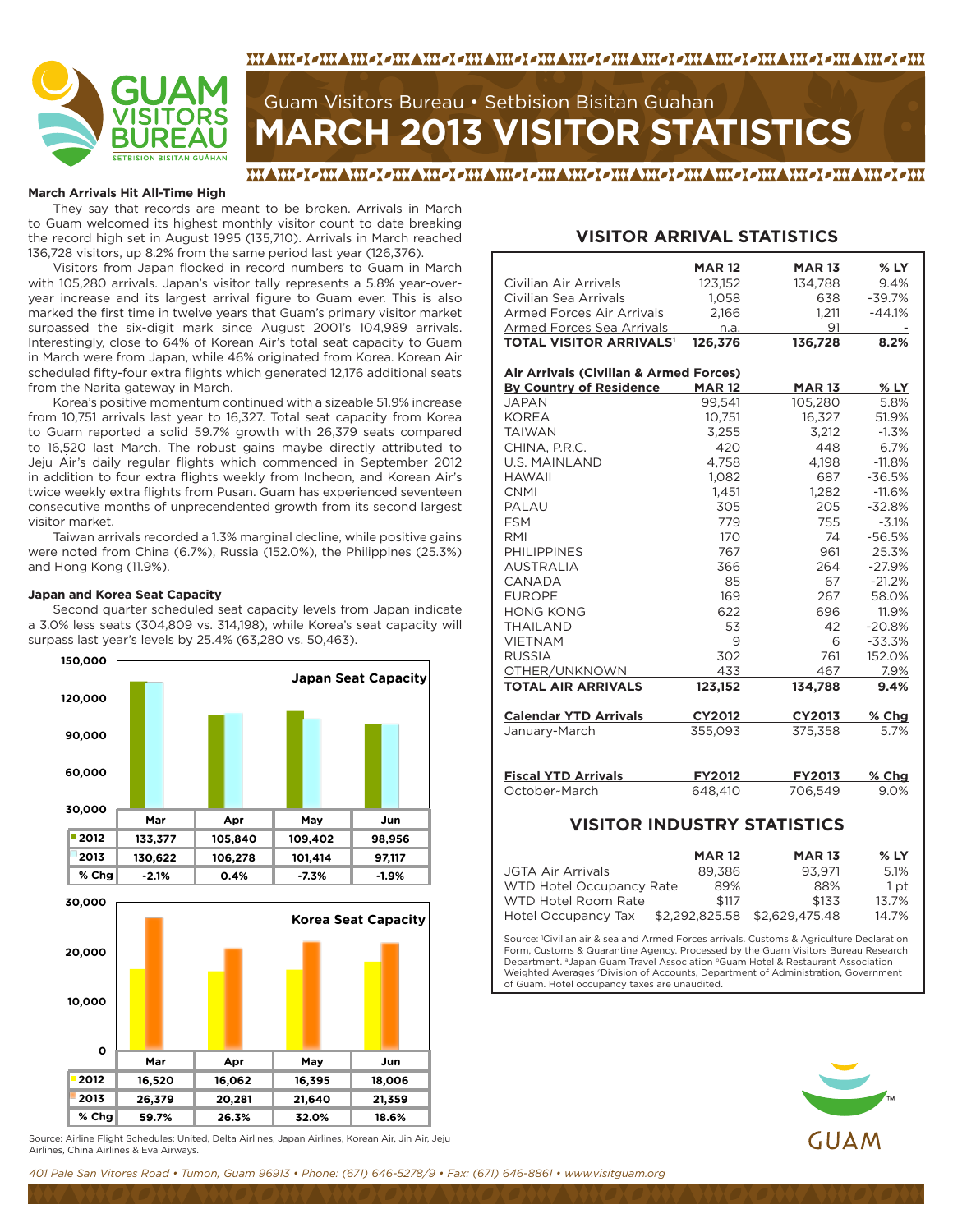### *Japan Visitor Arrivals <b>page 2*

| <b>JAPAN</b> | 2012    | 2013    | % from LY |
|--------------|---------|---------|-----------|
| January      | 80,638  | 78,841  | $-2.2%$   |
| February     | 84,870  | 85,993  | 1.3%      |
| March        | 99.541  | 105.280 | 5.8%      |
| April        | 61,077  |         |           |
| May          | 55.457  |         |           |
| June         | 64.018  |         |           |
| July         | 76,745  |         |           |
| August       | 97.982  |         |           |
| September    | 79,900  |         |           |
| October      | 70,612  |         |           |
| November     | 77,659  |         |           |
| December     | 80.730  |         |           |
| <b>Total</b> | 929,229 | 270.114 |           |

| <b>CHUBU (NAGOYA)</b> | 2012    | 2013   | % from LY |
|-----------------------|---------|--------|-----------|
| January               | 9.784   | 9,626  | $-1.6%$   |
| February              | 10,548  | 10,533 | $-0.1%$   |
| March                 | 12,330  | 12.777 | 3.6%      |
| April                 | 8,287   |        |           |
| May                   | 7.367   |        |           |
| June                  | 9,568   |        |           |
| July                  | 9,220   |        |           |
| August                | 10,770  |        |           |
| September             | 7,594   |        |           |
| October               | 8,603   |        |           |
| November              | 9,928   |        |           |
| December              | 11,235  |        |           |
| <b>Total</b>          | 115.234 | 32.936 |           |

| <b>KOSHINETSU</b> | 2012   | 2013  | % from LY |
|-------------------|--------|-------|-----------|
| January           | 2,493  | 2,520 | 1.1%      |
| February          | 2,458  | 2,556 | 4.0%      |
| March             | 2,691  | 2,877 | 6.9%      |
| April             | 1,382  |       |           |
| May               | 1.449  |       |           |
| June              | 1,531  |       |           |
| July              | 1,403  |       |           |
| August            | 1.638  |       |           |
| September         | 1,583  |       |           |
| October           | 1,600  |       |           |
| November          | 3,033  |       |           |
| December          | 2,505  |       |           |
| <b>Total</b>      | 23,766 | 7,953 |           |

| <b>HOKURIKU</b> | 2012   | 2013  | % from LY |
|-----------------|--------|-------|-----------|
| January         | 1,088  | 848   | $-22.1%$  |
| February        | 1,352  | 1,258 | $-7.0%$   |
| March           | 1,510  | 1,603 | 6.2%      |
| April           | 803    |       |           |
| May             | 976    |       |           |
| June            | 928    |       |           |
| July            | 952    |       |           |
| August          | 787    |       |           |
| September       | 756    |       |           |
| October         | 858    |       |           |
| November        | 1.115  |       |           |
| December        | 1,133  |       |           |
| <b>Total</b>    | 12,258 | 3,709 |           |

| ΤΟΗΟΚυ    | 2012   | 2013   | % from LY | <b>KYUSHU</b> | 2012   | 2013   | % from LY |
|-----------|--------|--------|-----------|---------------|--------|--------|-----------|
| January   | 2,861  | 3,384  | 18.3%     | January       | 2,515  | 2,191  | $-12.9%$  |
| February  | 3,267  | 3,592  | 9.9%      | February      | 2,955  | 3,237  | 9.5%      |
| March     | 3,424  | 3,969  | 15.9%     | March         | 3,384  | 4,718  | 39.4%     |
| April     | 1,933  |        |           | April         | 1,734  |        |           |
| May       | 1,880  |        |           | May           | 2,176  |        |           |
| June      | 2,178  |        |           | June          | 2,183  |        |           |
| July      | 2,367  |        |           | July          | 2,619  |        |           |
| August    | 2,327  |        |           | August        | 2,398  |        |           |
| September | 1,933  |        |           | September     | 1,969  |        |           |
| October   | 2.538  |        |           | October       | 2,229  |        |           |
| November  | 3,368  |        |           | November      | 2,813  |        |           |
| December  | 2.746  |        |           | December      | 3,191  |        |           |
| Total     | 30,822 | 10,945 |           | Total         | 30,166 | 10,146 |           |

| <b>KANTO (TOKYO)</b> | 2012    | 2013    | % from LY |
|----------------------|---------|---------|-----------|
| January              | 37,940  | 36,227  | $-4.5%$   |
| February             | 39,855  | 40.728  | 2.2%      |
| March                | 49,825  | 51,998  | 4.4%      |
| April                | 30,974  |         |           |
| May                  | 26.863  |         |           |
| June                 | 31.199  |         |           |
| July                 | 41,548  |         |           |
| August               | 55,698  |         |           |
| September            | 43.071  |         |           |
| October              | 35,465  |         |           |
| November             | 35,684  |         |           |
| December             | 36.036  |         |           |
| Total                | 464.158 | 128.953 |           |
|                      |         |         |           |

| KINKI (OSAKA) | 2012    | 2013   | % from LY |
|---------------|---------|--------|-----------|
| January       | 17,002  | 16,476 | $-3.1%$   |
| February      | 17,465  | 17,068 | $-2.3%$   |
| March         | 19,523  | 18,775 | $-3.8%$   |
| April         | 11,667  |        |           |
| May           | 10,531  |        |           |
| June          | 12,143  |        |           |
| July          | 13.241  |        |           |
| August        | 18.200  |        |           |
| September     | 15,798  |        |           |
| October       | 12,324  |        |           |
| November      | 15.174  |        |           |
| December      | 17,223  |        |           |
| <b>Total</b>  | 180,291 | 52.319 |           |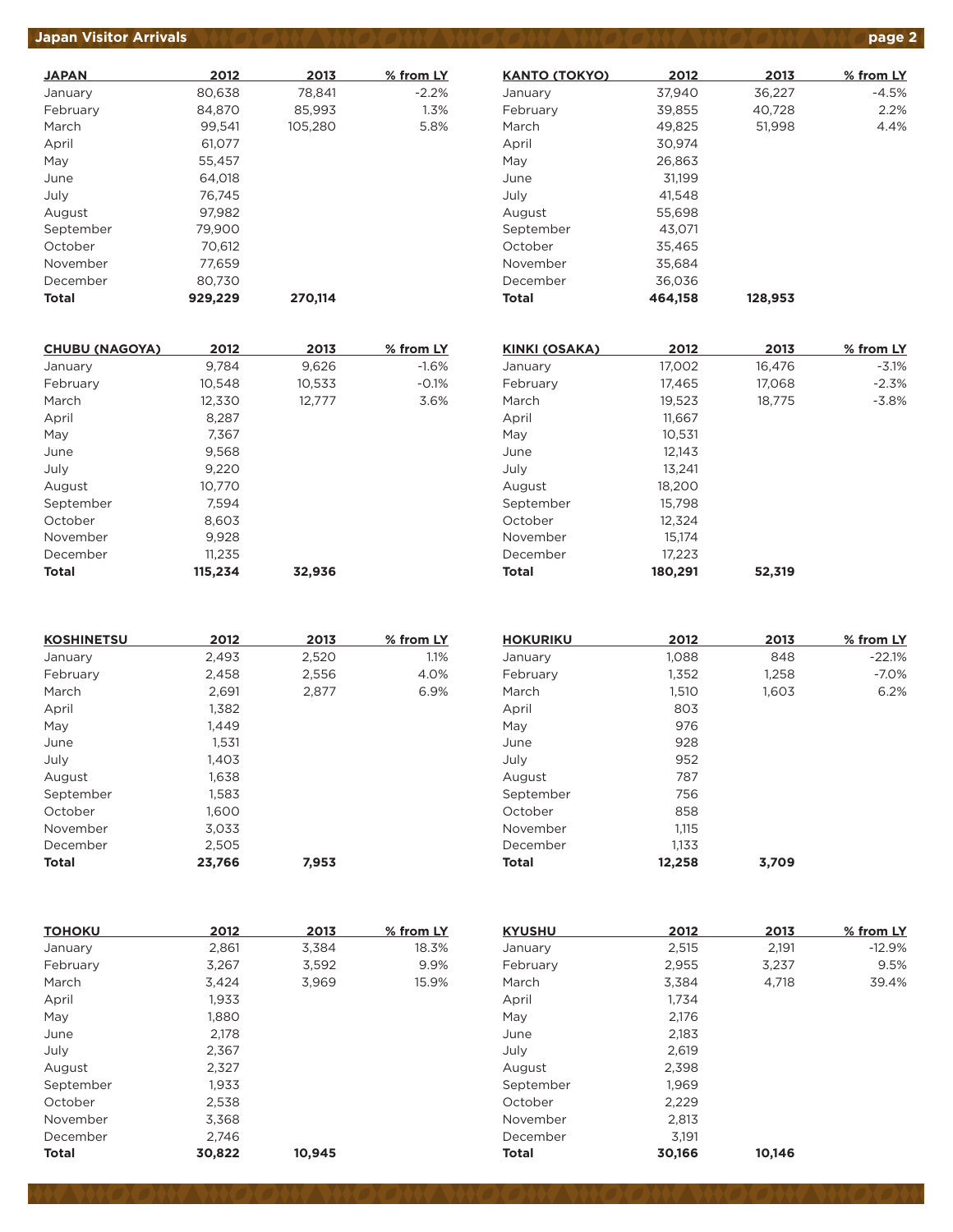# **Japan Visitor Arrivals page 3**

| <b>CHUGOKU</b> | 2012   | 2013  | % from LY |
|----------------|--------|-------|-----------|
| January        | 2,255  | 2,039 | $-9.6%$   |
| February       | 2,401  | 2,532 | 5.5%      |
| March          | 2,797  | 2.949 | 5.4%      |
| April          | 1,585  |       |           |
| May            | 1,689  |       |           |
| June           | 1,679  |       |           |
| July           | 2,053  |       |           |
| August         | 2.247  |       |           |
| September      | 2,194  |       |           |
| October        | 2,561  |       |           |
| November       | 2,107  |       |           |
| December       | 2,406  |       |           |
| Total          | 25.974 | 7.520 |           |

| <b>HOKKAIDO</b> | 2012   | 2013  | % from LY |
|-----------------|--------|-------|-----------|
| January         | 3,135  | 2,698 | $-13.9%$  |
| February        | 2,410  | 1,625 | $-32.6%$  |
| March           | 2,037  | 2,215 | 8.7%      |
| April           | 1,320  |       |           |
| May             | 903    |       |           |
| June            | 967    |       |           |
| July            | 1,007  |       |           |
| August          | 847    |       |           |
| September       | 1.029  |       |           |
| October         | 1.577  |       |           |
| November        | 1,555  |       |           |
| December        | 1.354  |       |           |
| Total           | 18.141 | 6.538 |           |

| <b>SHIKOKU</b> | 2012   | 2013  | % from LY |
|----------------|--------|-------|-----------|
| January        | 1,021  | 975   | $-4.5%$   |
| February       | 1,128  | 1,254 | 11.2%     |
| March          | 1,182  | 1,352 | 14.4%     |
| April          | 618    |       |           |
| May            | 727    |       |           |
| June           | 720    |       |           |
| July           | 1,025  |       |           |
| August         | 1.128  |       |           |
| September      | 1,663  |       |           |
| October        | 952    |       |           |
| November       | 1,169  |       |           |
| December       | 1,282  |       |           |
| Total          | 12,615 | 3,581 |           |

| 2012  | 2013 | % from LY |
|-------|------|-----------|
| 455   | 457  | 0.4%      |
| 849   | 130  | $-84.7%$  |
| 510   | 248  | $-51.4%$  |
| 610   |      |           |
| 583   |      |           |
| 692   |      |           |
| 768   |      |           |
| 854   |      |           |
| 574   |      |           |
| 443   |      |           |
| 304   |      |           |
| 231   |      |           |
| 6,873 | 835  |           |
|       |      |           |

| 2012  | 2013  | % from LY |
|-------|-------|-----------|
| 89    | 1,400 | 1473.0%   |
| 182   | 1,480 | 713.2%    |
| 328   | 1,799 | 448.5%    |
| 164   |       |           |
| 313   |       |           |
| 230   |       |           |
| 542   |       |           |
| 1,088 |       |           |
| 1,736 |       |           |
| 1,462 |       |           |
| 1,409 |       |           |
| 1,388 |       |           |
| 8,931 | 4.679 |           |
|       |       |           |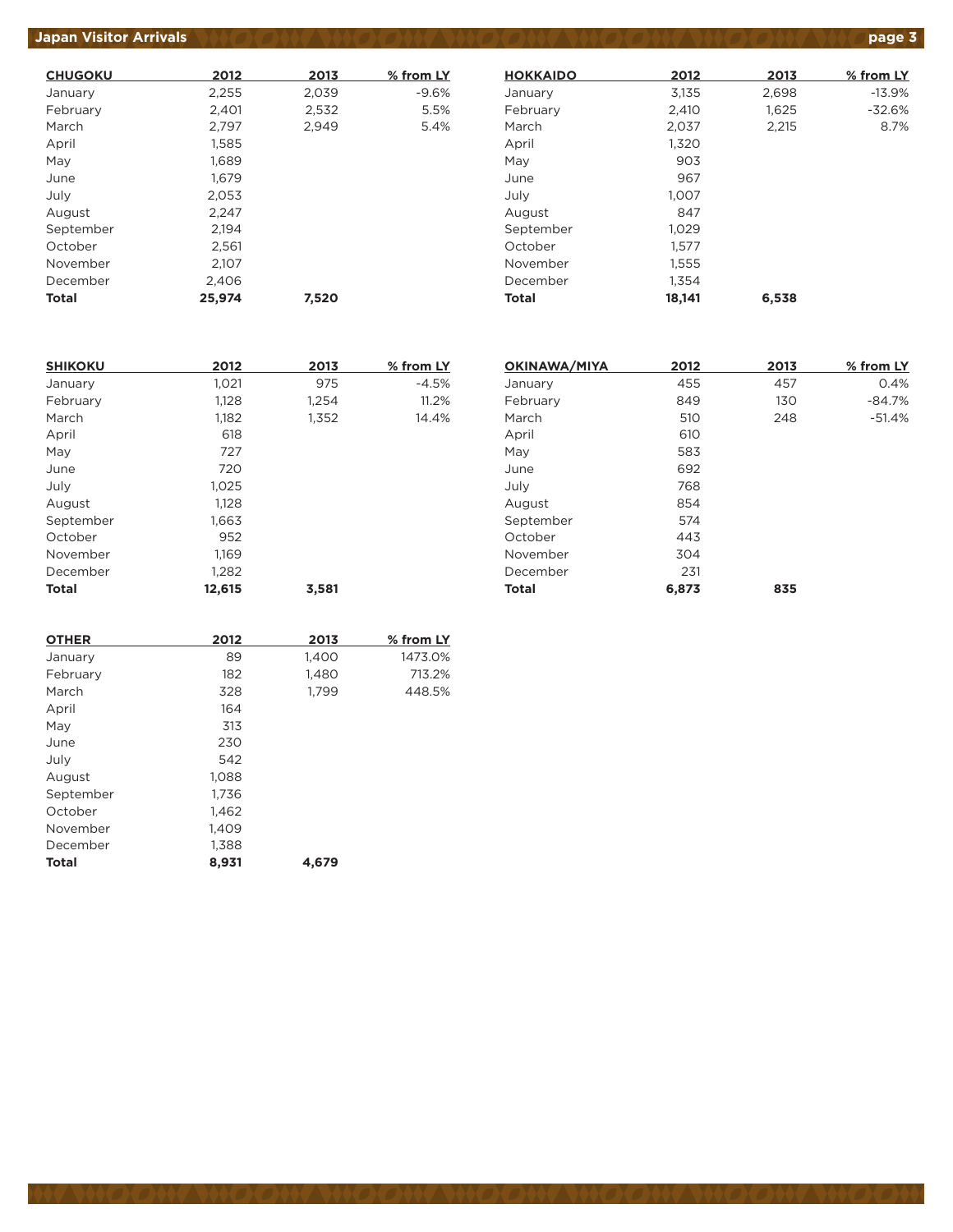## **Korea Visitor Arrivals page 4**

| <b>KOREA</b> | 2012    | 2013   | % from LY |
|--------------|---------|--------|-----------|
| January      | 16,507  | 22,962 | 39.1%     |
| February     | 13,651  | 18.979 | 39.0%     |
| March        | 10,751  | 16,327 | 51.9%     |
| April        | 11,480  |        |           |
| May          | 11.613  |        |           |
| June         | 15,118  |        |           |
| July         | 17,466  |        |           |
| August       | 18.106  |        |           |
| September    | 12,855  |        |           |
| October      | 16,122  |        |           |
| November     | 17,696  |        |           |
| December     | 21,464  |        |           |
| Total        | 182.829 | 58,268 |           |

| <b>INCHEON</b> | 2012   | 2013  | % from LY |
|----------------|--------|-------|-----------|
| January        | 882    | 1,382 | 56.7%     |
| February       | 772    | 1,065 | 38.0%     |
| March          | 689    | 1,021 | 48.2%     |
| April          | 732    |       |           |
| May            | 743    |       |           |
| June           | 920    |       |           |
| July           | 992    |       |           |
| August         | 1,006  |       |           |
| September      | 816    |       |           |
| October        | 1,133  |       |           |
| November       | 1,106  |       |           |
| December       | 1,140  |       |           |
| <b>Total</b>   | 10,931 | 3.468 |           |

| <b>CHUNGNAM</b> | 2012  | 2013  | % from LY |
|-----------------|-------|-------|-----------|
| January         | 485   | 866   | 78.6%     |
| February        | 475   | 538   | 13.3%     |
| March           | 368   | 530   | 44.0%     |
| April           | 336   |       |           |
| May             | 313   |       |           |
| June            | 584   |       |           |
| July            | 507   |       |           |
| August          | 622   |       |           |
| September       | 492   |       |           |
| October         | 560   |       |           |
| November        | 562   |       |           |
| December        | 738   |       |           |
| <b>Total</b>    | 6.042 | 1.934 |           |

| <b>JEONBUK</b> | 2012  | 2013 | % from LY |
|----------------|-------|------|-----------|
| January        | 326   | 349  | 7.1%      |
| February       | 281   | 236  | $-16.0%$  |
| March          | 141   | 197  | 39.7%     |
| April          | 131   |      |           |
| May            | 137   |      |           |
| June           | 176   |      |           |
| July           | 221   |      |           |
| August         | 212   |      |           |
| September      | 100   |      |           |
| October        | 137   |      |           |
| November       | 250   |      |           |
| December       | 233   |      |           |
| <b>Total</b>   | 2,345 | 782  |           |

| <b>SEOUL</b> | 2012   | 2013   | % from LY |
|--------------|--------|--------|-----------|
| January      | 8,334  | 10,418 | 25.01%    |
| February     | 7,358  | 9,833  | 33.6%     |
| March        | 5,579  | 8,017  | 43.70%    |
| April        | 6,000  |        |           |
| May          | 6,297  |        |           |
| June         | 7.455  |        |           |
| July         | 9,300  |        |           |
| August       | 9,218  |        |           |
| September    | 6,844  |        |           |
| October      | 8,047  |        |           |
| November     | 8.757  |        |           |
| December     | 10,697 |        |           |
| Total        | 93.886 | 28,268 |           |

| <b>CHUNGBUK</b> | 2012  | 2013  | % from LY |
|-----------------|-------|-------|-----------|
| January         | 216   | 471   | 118.1%    |
| February        | 194   | 273   | 40.7%     |
| March           | 140   | 260   | 85.7%     |
| April           | 181   |       |           |
| May             | 167   |       |           |
| June            | 231   |       |           |
| July            | 240   |       |           |
| August          | 232   |       |           |
| September       | 156   |       |           |
| October         | 262   |       |           |
| November        | 234   |       |           |
| December        | 292   |       |           |
| <b>Total</b>    | 2,545 | 1.004 |           |

| <b>GANGWON</b> | 2012  | 2013 | % from LY |
|----------------|-------|------|-----------|
| January        | 306   | 462  | 51.0%     |
| February       | 155   | 215  | 38.7%     |
| March          | 134   | 164  | 22.4%     |
| April          | 144   |      |           |
| May            | 144   |      |           |
| June           | 134   |      |           |
| July           | 105   |      |           |
| August         | 127   |      |           |
| September      | 134   |      |           |
| October        | 182   |      |           |
| November       | 165   |      |           |
| December       | 158   |      |           |
| <b>Total</b>   | 1.888 | 841  |           |

| <b>GYEONBUK</b> | 2012  | 2013  | % from LY |
|-----------------|-------|-------|-----------|
| January         | 511   | 816   | 59.7%     |
| February        | 294   | 382   | 29.9%     |
| March           | 290   | 507   | 74.8%     |
| April           | 361   |       |           |
| May             | 272   |       |           |
| June            | 458   |       |           |
| July            | 489   |       |           |
| August          | 493   |       |           |
| September       | 255   |       |           |
| October         | 522   |       |           |
| November        | 503   |       |           |
| December        | 663   |       |           |
| <b>Total</b>    | 5,111 | 1.705 |           |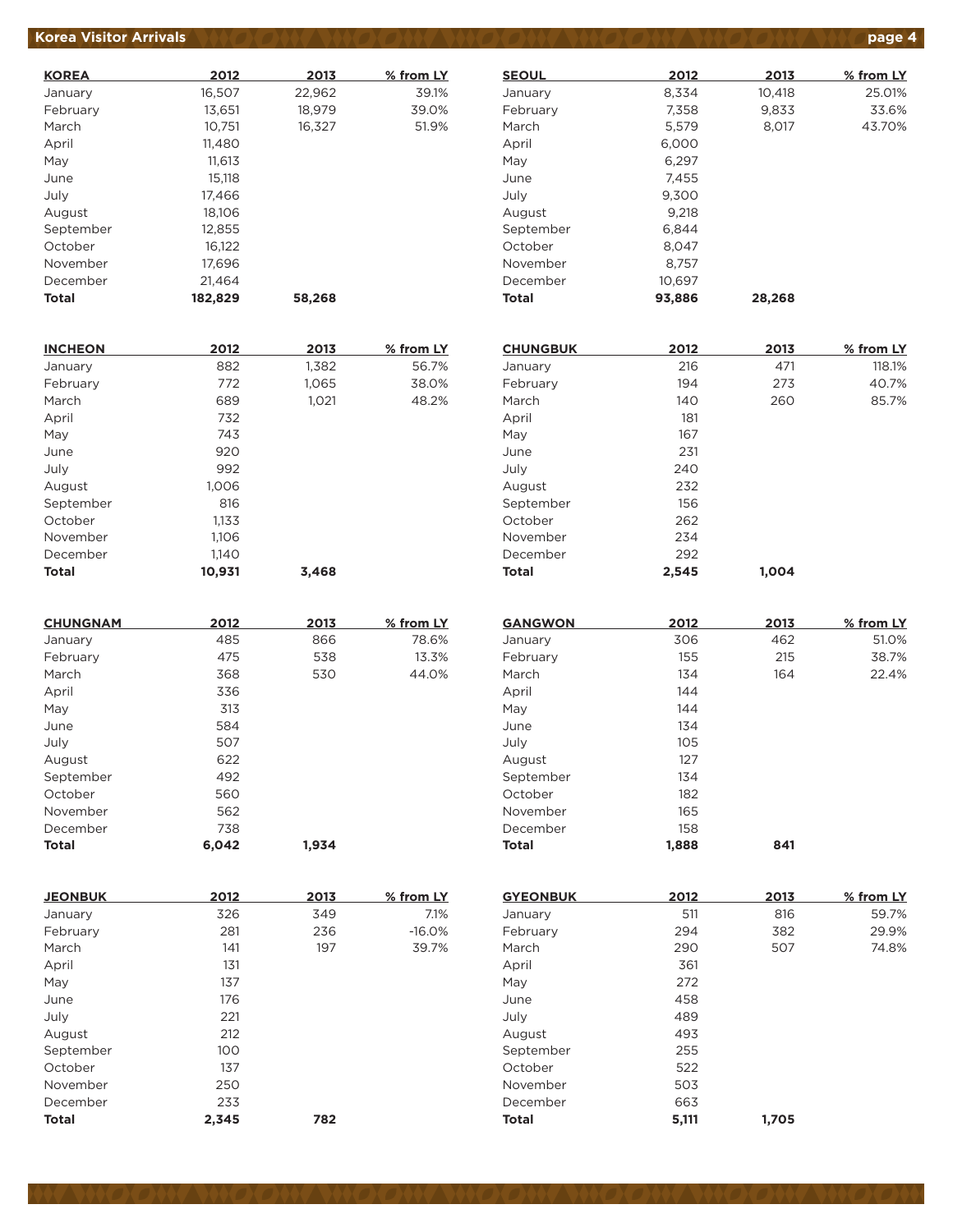## **Korea Visitor Arrivals product to the state of the Second ANGLONS (DANGLONS CONSTRUCT) age 5**

| <b>GYEONGGI</b> | 2012   | 2013   | % from LY |
|-----------------|--------|--------|-----------|
| January         | 3,620  | 5,119  | 41.4%     |
| February        | 3,067  | 4,099  | 33.6%     |
| March           | 2,508  | 3,572  | 42.4%     |
| April           | 2,540  |        |           |
| May             | 2,495  |        |           |
| June            | 3,631  |        |           |
| July            | 3,656  |        |           |
| August          | 3.707  |        |           |
| September       | 2,988  |        |           |
| October         | 3,598  |        |           |
| November        | 3.824  |        |           |
| December        | 4.887  |        |           |
| <b>Total</b>    | 40,521 | 12,790 |           |

| <b>JEONNAM</b> | 2012  | 2013  | % from LY |
|----------------|-------|-------|-----------|
| January        | 391   | 481   | 23.0%     |
| February       | 256   | 400   | 56.3%     |
| March          | 221   | 310   | 40.3%     |
| April          | 204   |       |           |
| May            | 234   |       |           |
| June           | 335   |       |           |
| July           | 246   |       |           |
| August         | 360   |       |           |
| September      | 157   |       |           |
| October        | 308   |       |           |
| November       | 337   |       |           |
| December       | 414   |       |           |
| <b>Total</b>   | 3,463 | 1,191 |           |

| <b>GYEONGNAM</b> | 2012  | 2013  | % from LY |
|------------------|-------|-------|-----------|
| January          | 993   | 1,450 | 46.0%     |
| February         | 458   | 1,128 | 146.3%    |
| March            | 388   | 1,098 | 183.0%    |
| April            | 474   |       |           |
| May              | 541   |       |           |
| June             | 732   |       |           |
| July             | 1,016 |       |           |
| August           | 1,346 |       |           |
| September        | 467   |       |           |
| October          | 640   |       |           |
| November         | 1.162 |       |           |
| December         | 1,250 |       |           |
| <b>Total</b>     | 9.467 | 3,676 |           |

| <b>OTHER</b> | 2012  | 2013  | % from LY |
|--------------|-------|-------|-----------|
| January      | 443   | 1,148 | 159.1%    |
| February     | 341   | 810   | 137.5%    |
| March        | 293   | 651   | 122.2%    |
| April        | 377   |       |           |
| May          | 270   |       |           |
| June         | 462   |       |           |
| July         | 694   |       |           |
| August       | 783   |       |           |
| September    | 446   |       |           |
| October      | 733   |       |           |
| November     | 796   |       |           |
| December     | 992   |       |           |
| <b>Total</b> | 6,630 | 2,609 |           |
|              |       |       |           |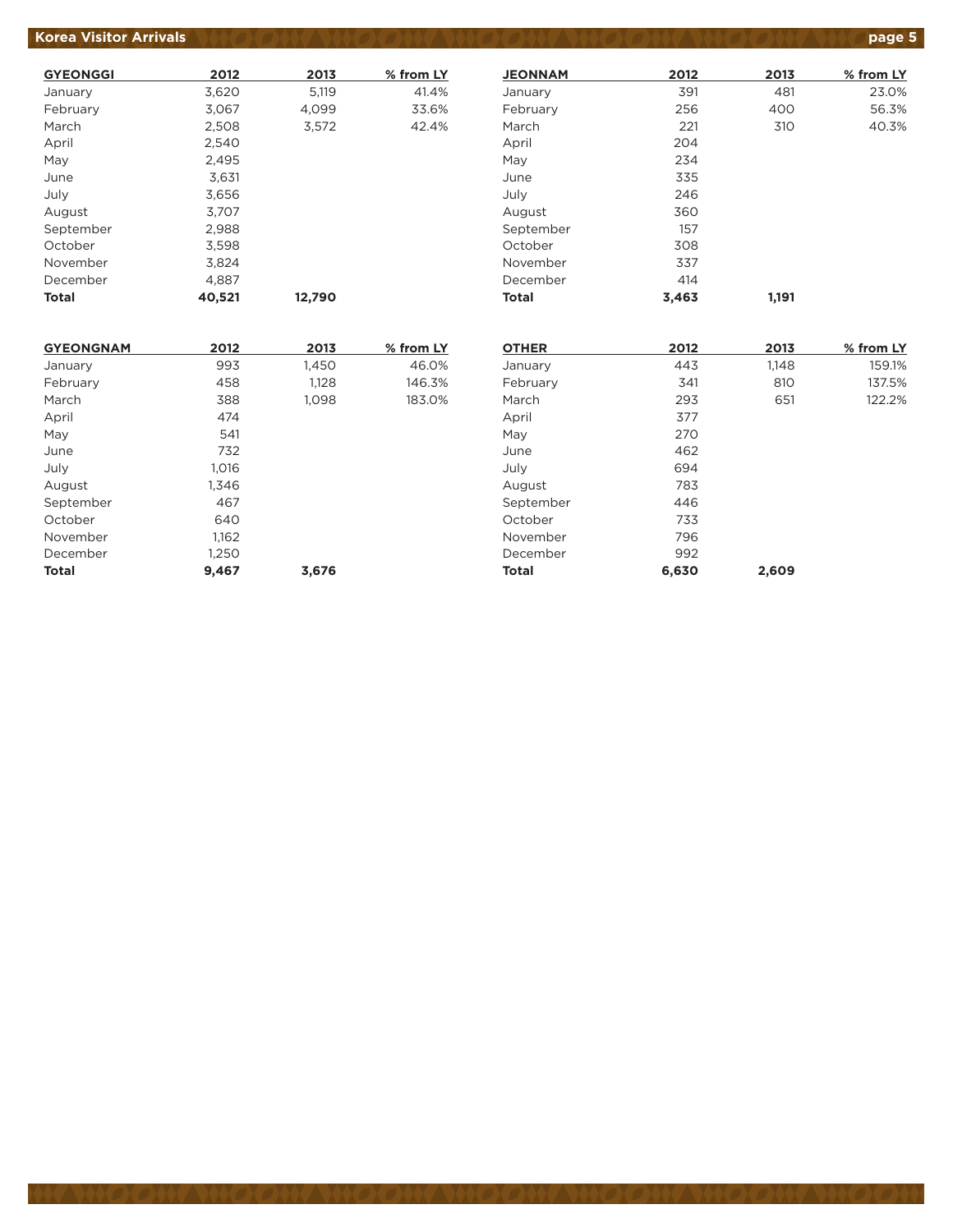#### **Taiwan Visitor Arrivals page 6**

| <b>TAIWAN</b> | 2012   | 2013   | % from LY |
|---------------|--------|--------|-----------|
| January       | 7,015  | 3,362  | $-52.1%$  |
| February      | 3,816  | 4,552  | 19.3%     |
| March         | 3,255  | 3,212  | $-1.3%$   |
| April         | 3,963  |        |           |
| May           | 3,196  |        |           |
| June          | 4,001  |        |           |
| July          | 5,536  |        |           |
| August        | 4.541  |        |           |
| September     | 3.646  |        |           |
| October       | 3,688  |        |           |
| November      | 2,951  |        |           |
| December      | 3,536  |        |           |
| Total         | 49.144 | 11.126 |           |

| <b>KAOHSIUNG</b> | 2012  | 2013 | % from LY |
|------------------|-------|------|-----------|
| January          | 447   | 293  | $-34.5%$  |
| February         | 306   | 226  | $-26.1%$  |
| March            | 188   | 267  | 42.0%     |
| April            | 291   |      |           |
| May              | 214   |      |           |
| June             | 277   |      |           |
| July             | 372   |      |           |
| August           | 321   |      |           |
| September        | 225   |      |           |
| October          | 342   |      |           |
| November         | 231   |      |           |
| December         | 188   |      |           |
| <b>Total</b>     | 3.402 | 786  |           |

#### January 1,261 1,849 -56.6% February 2,509 2,493 -0.6% March 2,264 1,797 -20.6% April 2,344 May 2,020 June 2,416 July 2,980 August 2,399 September 2,116 October 2,029 November 1,606 December 2,079 **Total 29,023 6,139**

**TAIPEI 2012 2013 % from LY**

| <b>TAICHUNG</b> | 2012  | 2013  | % from LY |
|-----------------|-------|-------|-----------|
| January         | 1,039 | 467   | $-55.1%$  |
| February        | 445   | 837   | 88.1%     |
| March           | 440   | 506   | 15.0%     |
| April           | 629   |       |           |
| May             | 410   |       |           |
| June            | 589   |       |           |
| July            | 954   |       |           |
| August          | 915   |       |           |
| September       | 475   |       |           |
| October         | 601   |       |           |
| November        | 506   |       |           |
| December        | 527   |       |           |
| <b>Total</b>    | 7,530 | 1.810 |           |

#### **TAOYUAN, MIAOLI,**

| <b>HSINEHU</b> | 2012  | 2013  | % from LY |
|----------------|-------|-------|-----------|
| January        | 819   | 360   | $-56.0%$  |
| February       | 320   | 432   | 35.0%     |
| March          | 204   | 300   | 47.1%     |
| April          | 488   |       |           |
| May            | 386   |       |           |
| June           | 426   |       |           |
| July           | 729   |       |           |
| August         | 451   |       |           |
| September      | 336   |       |           |
| October        | 349   |       |           |
| November       | 288   |       |           |
| December       | 339   |       |           |
| <b>Total</b>   | 5,135 | 1,092 |           |

| 2012  | 2013  | % from LY |
|-------|-------|-----------|
| 449   | 393   | $-12.5%$  |
| 236   | 564   | 139.0%    |
| 159   | 342   | 115.1%    |
| 211   |       |           |
| 166   |       |           |
| 293   |       |           |
| 501   |       |           |
| 455   |       |           |
| 494   |       |           |
| 367   |       |           |
| 320   |       |           |
| 403   |       |           |
| 4.054 | 1.299 |           |
|       |       |           |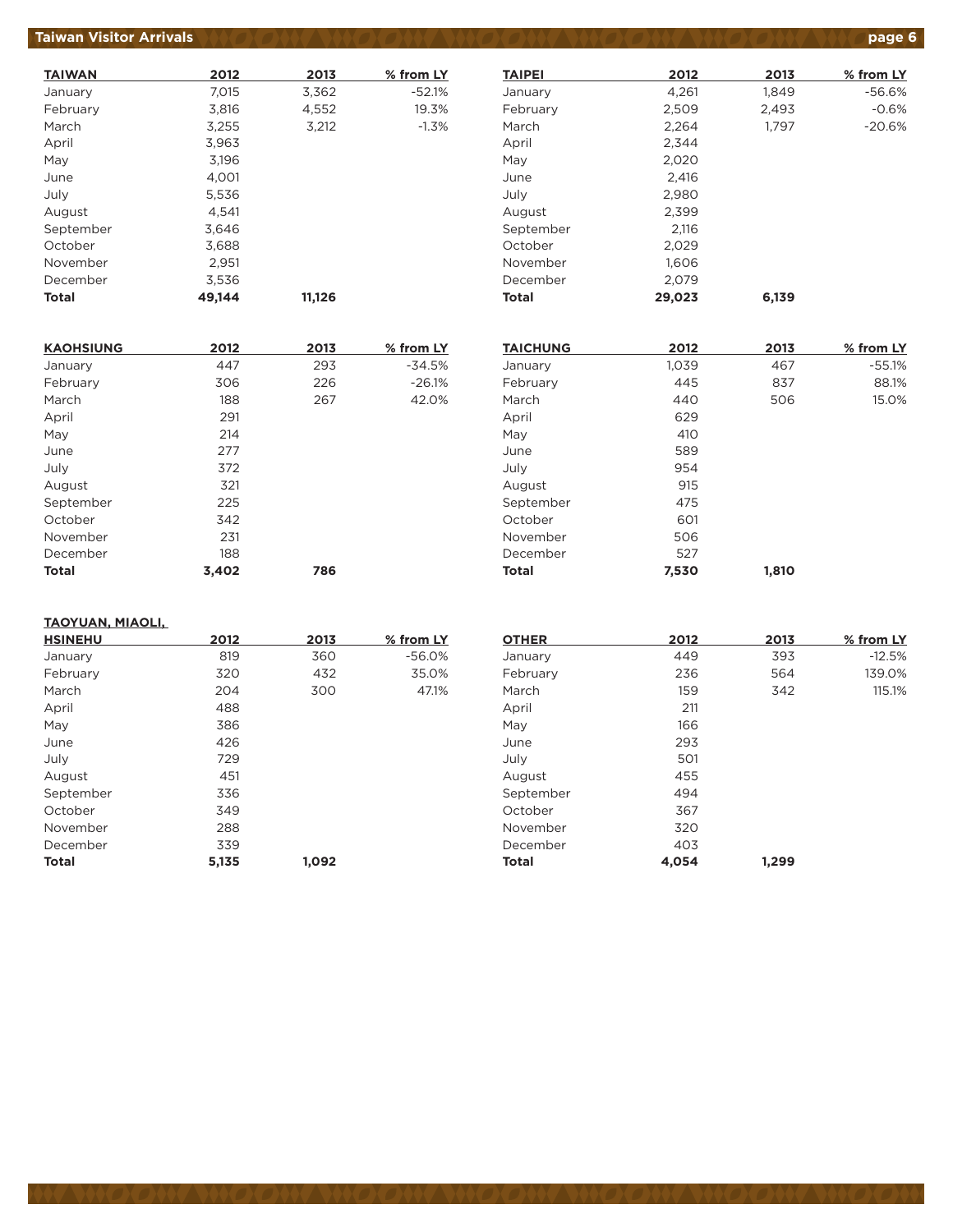# **China Visitor Arrivals page 7**

| <b>CHINA</b> | 2012  | 2013  | % from LY |
|--------------|-------|-------|-----------|
| January      | 2,519 | 545   | $-78.4%$  |
| February     | 340   | 2,796 | 722.4%    |
| March        | 420   | 448   | 6.7%      |
| April        | 509   |       |           |
| May          | 453   |       |           |
| June         | 420   |       |           |
| July         | 642   |       |           |
| August       | 1,019 |       |           |
| September    | 655   |       |           |
| October      | 1.087 |       |           |
| November     | 397   |       |           |
| December     | 478   |       |           |
| <b>Total</b> | 8.939 | 3.789 |           |

| <b>BEIJING</b> | 2012  | 2013 | % from LY |
|----------------|-------|------|-----------|
| January        | 721   | 193  | $-73.2%$  |
| February       | 111   | 566  | 409.9%    |
| March          | 98    | 94   | $-4.1%$   |
| April          | 103   |      |           |
| May            | 114   |      |           |
| June           | 101   |      |           |
| July           | 217   |      |           |
| August         | 217   |      |           |
| September      | 158   |      |           |
| October        | 135   |      |           |
| November       | 47    |      |           |
| December       | 93    |      |           |
| Total          | 2,115 | 853  |           |

| <b>SHANGHAI</b> | 2012  | 2013  | % from LY |
|-----------------|-------|-------|-----------|
| January         | 898   | 170   | $-81.1%$  |
| February        | 57    | 1,017 | 1684.2%   |
| March           | 148   | 144   | $-2.7%$   |
| April           | 148   |       |           |
| May             | 104   |       |           |
| June            | 106   |       |           |
| July            | 111   |       |           |
| August          | 536   |       |           |
| September       | 283   |       |           |
| October         | 333   |       |           |
| November        | 98    |       |           |
| December        | 185   |       |           |
| <b>Total</b>    | 3,007 | 1.331 |           |

| <b>GUANGZHOU</b> | 2012 | 2013 | % from LY |
|------------------|------|------|-----------|
| January          | 73   | 42   | $-42.5%$  |
| February         | 21   | 64   | 204.8%    |
| March            | 9    | 36   | 300.0%    |
| April            | 57   |      |           |
| May              | 15   |      |           |
| June             | 21   |      |           |
| July             | 69   |      |           |
| August           | 37   |      |           |
| September        | 46   |      |           |
| October          | 72   |      |           |
| November         | 47   |      |           |
| December         | 6    |      |           |
| <b>Total</b>     | 473  | 142  |           |

| <b>OTHER</b> | 2012  | 2013  | % from LY |
|--------------|-------|-------|-----------|
| January      | 827   | 140   | $-83.1%$  |
| February     | 151   | 1,149 | 660.9%    |
| March        | 165   | 174   | 5.5%      |
| April        | 201   |       |           |
| May          | 220   |       |           |
| June         | 192   |       |           |
| July         | 245   |       |           |
| August       | 229   |       |           |
| September    | 168   |       |           |
| October      | 547   |       |           |
| November     | 205   |       |           |
| December     | 194   |       |           |
| <b>Total</b> | 3,344 | 1,463 |           |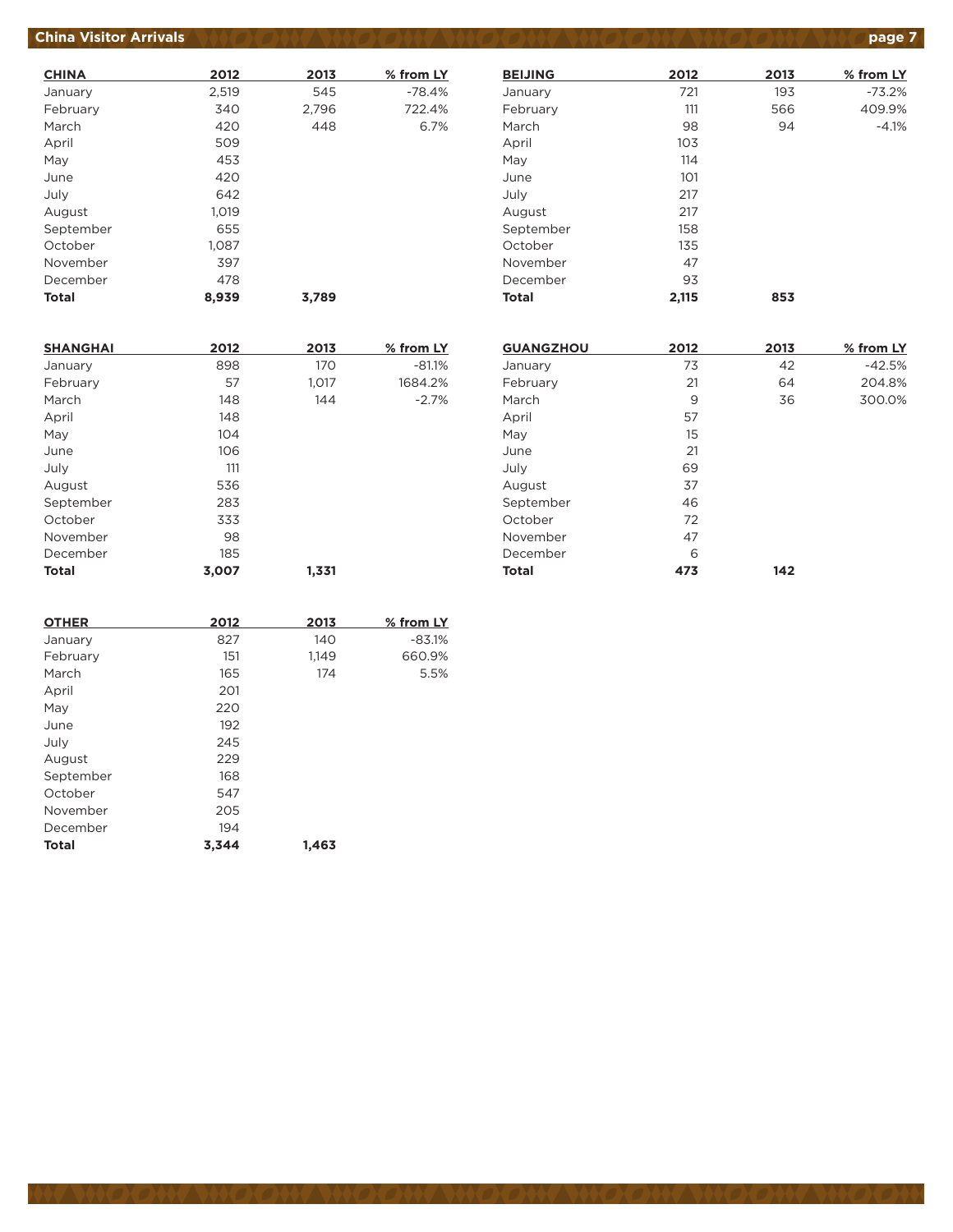## **Other Visitor Arrivals** *AND ON AND ON ON AND ON AND ON AND ON AND ON AND ON AND Page 8*

| <b>U.S. MAINLAND</b> | 2012   | 2013   | % from LY |
|----------------------|--------|--------|-----------|
| January              | 4,124  | 3,938  | $-4.5%$   |
| February             | 4,096  | 3,869  | $-5.5%$   |
| March                | 4.758  | 4,198  | $-11.8%$  |
| April                | 3,955  |        |           |
| May                  | 4.844  |        |           |
| June                 | 4.137  |        |           |
| July                 | 4,651  |        |           |
| August               | 3,898  |        |           |
| September            | 5,626  |        |           |
| October              | 3.743  |        |           |
| November             | 3.746  |        |           |
| December             | 3.743  |        |           |
| Total                | 51,321 | 12,005 |           |

| <b>CNMI</b>  | 2012   | 2013  | % from LY |
|--------------|--------|-------|-----------|
| January      | 1,144  | 1,110 | $-3.0%$   |
| February     | 1,059  | 1,158 | 9.3%      |
| March        | 1,451  | 1,282 | $-11.6%$  |
| April        | 1,237  |       |           |
| May          | 1,408  |       |           |
| June         | 1,844  |       |           |
| July         | 1,862  |       |           |
| August       | 1,724  |       |           |
| September    | 1,036  |       |           |
| October      | 1,206  |       |           |
| November     | 1.454  |       |           |
| December     | 1,292  |       |           |
| <b>Total</b> | 16,717 | 3.550 |           |

| <b>FSM</b> | 2012   | 2013  | % from LY |
|------------|--------|-------|-----------|
| January    | 753    | 681   | $-9.6%$   |
| February   | 664    | 794   | 19.6%     |
| March      | 779    | 755   | $-3.1%$   |
| April      | 715    |       |           |
| May        | 903    |       |           |
| June       | 1,093  |       |           |
| July       | 912    |       |           |
| August     | 1,026  |       |           |
| September  | 749    |       |           |
| October    | 901    |       |           |
| November   | 722    |       |           |
| December   | 852    |       |           |
| Total      | 10,069 | 2,230 |           |

| <b>PHILIPPINES</b> | 2012   | 2013  | % from LY |
|--------------------|--------|-------|-----------|
| January            | 463    | 500   | 8.0%      |
| February           | 527    | 538   | 2.1%      |
| March              | 767    | 961   | 25.3%     |
| April              | 1,219  |       |           |
| May                | 1,240  |       |           |
| June               | 794    |       |           |
| July               | 767    |       |           |
| August             | 658    |       |           |
| September          | 816    |       |           |
| October            | 1,419  |       |           |
| November           | 835    |       |           |
| December           | 978    |       |           |
| <b>Total</b>       | 10,483 | 1.999 |           |

| <b>HAWAII</b> | 2012   | 2013  | % from LY |
|---------------|--------|-------|-----------|
| January       | 867    | 935   | 7.8%      |
| February      | 780    | 652   | $-16.4%$  |
| March         | 1.082  | 687   | $-36.5%$  |
| April         | 1,014  |       |           |
| May           | 1,037  |       |           |
| June          | 1,206  |       |           |
| July          | 914    |       |           |
| August        | 784    |       |           |
| September     | 1,067  |       |           |
| October       | 871    |       |           |
| November      | 913    |       |           |
| December      | 762    |       |           |
| <b>Total</b>  | 11,297 | 2,274 |           |

| <b>PALAU</b> | 2012  | 2013 | % from LY |
|--------------|-------|------|-----------|
| January      | 221   | 184  | $-16.7%$  |
| February     | 226   | 215  | $-4.9%$   |
| March        | 305   | 205  | $-32.8%$  |
| April        | 295   |      |           |
| May          | 312   |      |           |
| June         | 382   |      |           |
| July         | 342   |      |           |
| August       | 312   |      |           |
| September    | 259   |      |           |
| October      | 327   |      |           |
| November     | 212   |      |           |
| December     | 226   |      |           |
| <b>Total</b> | 3.419 | 604  |           |

| <b>RMI</b>   | 2012  | 2013 | % from LY |
|--------------|-------|------|-----------|
| January      | 44    | 49   | 11.4%     |
| February     | 55    | 26   | $-52.7%$  |
| March        | 170   | 74   | $-56.5%$  |
| April        | 91    |      |           |
| May          | 85    |      |           |
| June         | 83    |      |           |
| July         | 108   |      |           |
| August       | 92    |      |           |
| September    | 126   |      |           |
| October      | 130   |      |           |
| November     | 100   |      |           |
| December     | 68    |      |           |
| <b>Total</b> | 1,152 | 149  |           |

| <b>AUSTRALIA</b> | 2012  | 2013 | % from LY |
|------------------|-------|------|-----------|
| January          | 340   | 411  | 20.9%     |
| February         | 571   | 299  | $-47.6%$  |
| March            | 366   | 264  | $-27.9%$  |
| April            | 433   |      |           |
| May              | 253   |      |           |
| June             | 224   |      |           |
| July             | 239   |      |           |
| August           | 256   |      |           |
| September        | 390   |      |           |
| October          | 321   |      |           |
| November         | 148   |      |           |
| December         | 222   |      |           |
| <b>Total</b>     | 3.763 | 974  |           |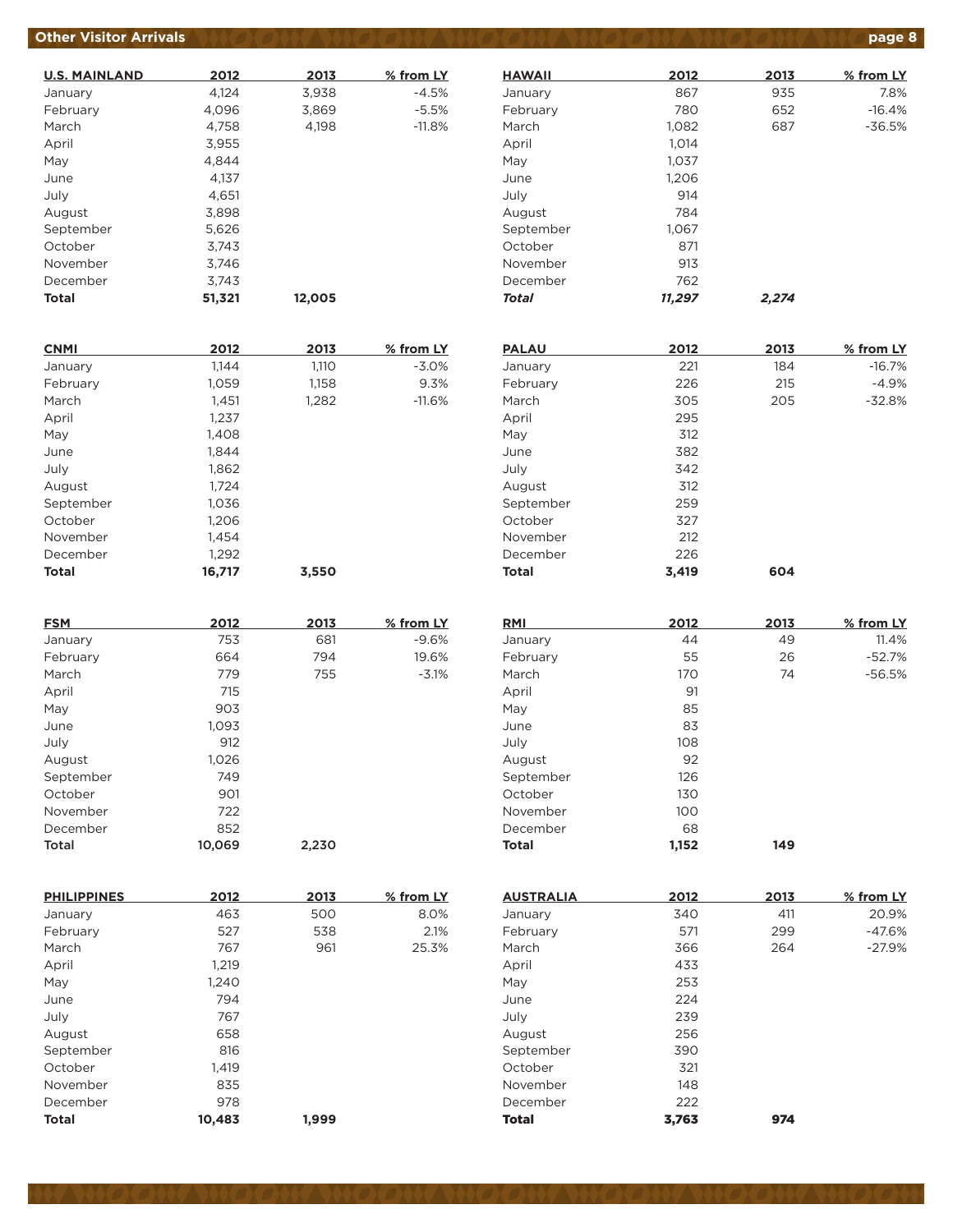## **Other Visitor Arrivals produce to the state of the state of the state of the state of the state of the state of the state of the state of the state of the state of the state of the state of the state of the state of the**

| <b>CANADA</b> | 2012 | 2013 | % from LY |
|---------------|------|------|-----------|
| January       | 67   | 66   | $-1.5%$   |
| February      | 69   | 92   | 33.3%     |
| March         | 85   | 67   | $-21.2%$  |
| April         | 62   |      |           |
| May           | 63   |      |           |
| June          | 59   |      |           |
| July          | 44   |      |           |
| August        | 33   |      |           |
| September     | 50   |      |           |
| October       | 112  |      |           |
| November      | 72   |      |           |
| December      | 98   |      |           |
| <b>Total</b>  | 814  | 225  |           |

| <b>HONG KONG</b> | 2012  | 2013  | % from LY |
|------------------|-------|-------|-----------|
| January          | 747   | 886   | 18.6%     |
| February         | 692   | 671   | $-3.0%$   |
| March            | 622   | 696   | 11.9%     |
| April            | 605   |       |           |
| May              | 647   |       |           |
| June             | 632   |       |           |
| July             | 648   |       |           |
| August           | 606   |       |           |
| September        | 630   |       |           |
| October          | 746   |       |           |
| November         | 999   |       |           |
| December         | 1,035 |       |           |
| <b>Total</b>     | 8.609 | 2,253 |           |

| <b>VIETNAM</b> | 2012 | 2013 | % from LY |
|----------------|------|------|-----------|
| January        | 16   | 14   | $-12.5%$  |
| February       | 14   | 4    | $-71.4%$  |
| March          | 9    | 6    | $-33.3%$  |
| April          | 3    |      |           |
| May            | O    |      |           |
| June           | 17   |      |           |
| July           | 15   |      |           |
| August         | 3    |      |           |
| September      | 22   |      |           |
| October        | 6    |      |           |
| November       | 5    |      |           |
| December       | 5    |      |           |
| <b>Total</b>   | 115  | 24   |           |

| <b>OTHER</b> | 2012  | 2013  | % from LY |
|--------------|-------|-------|-----------|
| January      | 329   | 340   | 3.3%      |
| February     | 388   | 440   | 13.4%     |
| March        | 433   | 467   | 7.9%      |
| April        | 328   |       |           |
| May          | 325   |       |           |
| June         | 361   |       |           |
| July         | 384   |       |           |
| August       | 368   |       |           |
| September    | 451   |       |           |
| October      | 486   |       |           |
| November     | 400   |       |           |
| December     | 382   |       |           |
| <b>Total</b> | 4.635 | 1,247 |           |

| 2012  | 2013 | % from LY |
|-------|------|-----------|
| 125   | 171  | 36.8%     |
| 130   | 195  | 50.0%     |
| 169   | 267  | 58.0%     |
| 168   |      |           |
| 85    |      |           |
| 119   |      |           |
| 118   |      |           |
| 155   |      |           |
| 113   |      |           |
| 168   |      |           |
| 153   |      |           |
| 180   |      |           |
| 1,683 | 633  |           |
|       |      |           |

| <b>THAILAND</b> | 2012 | 2013 | % from LY |
|-----------------|------|------|-----------|
| January         | 16   | 25   | 56.3%     |
| February        | 32   | 55   | 71.9%     |
| March           | 53   | 42   | $-20.8%$  |
| April           | 29   |      |           |
| May             | 27   |      |           |
| June            | 38   |      |           |
| July            | 70   |      |           |
| August          | 18   |      |           |
| September       | 29   |      |           |
| October         | 24   |      |           |
| November        | 17   |      |           |
| December        | 30   |      |           |
| <b>Total</b>    | 383  | 122  |           |

| <b>RUSSIA</b> | 2012  | 2013  | % from LY |
|---------------|-------|-------|-----------|
| January       | 201   | 1,074 | 434.3%    |
| February      | 135   | 496   | 267.4%    |
| March         | 302   | 761   | 152.0%    |
| April         | 287   |       |           |
| May           | 282   |       |           |
| June          | 374   |       |           |
| July          | 427   |       |           |
| August        | 371   |       |           |
| September     | 308   |       |           |
| October       | 361   |       |           |
| November      | 421   |       |           |
| December      | 571   |       |           |
| <b>Total</b>  | 4,040 | 2,331 |           |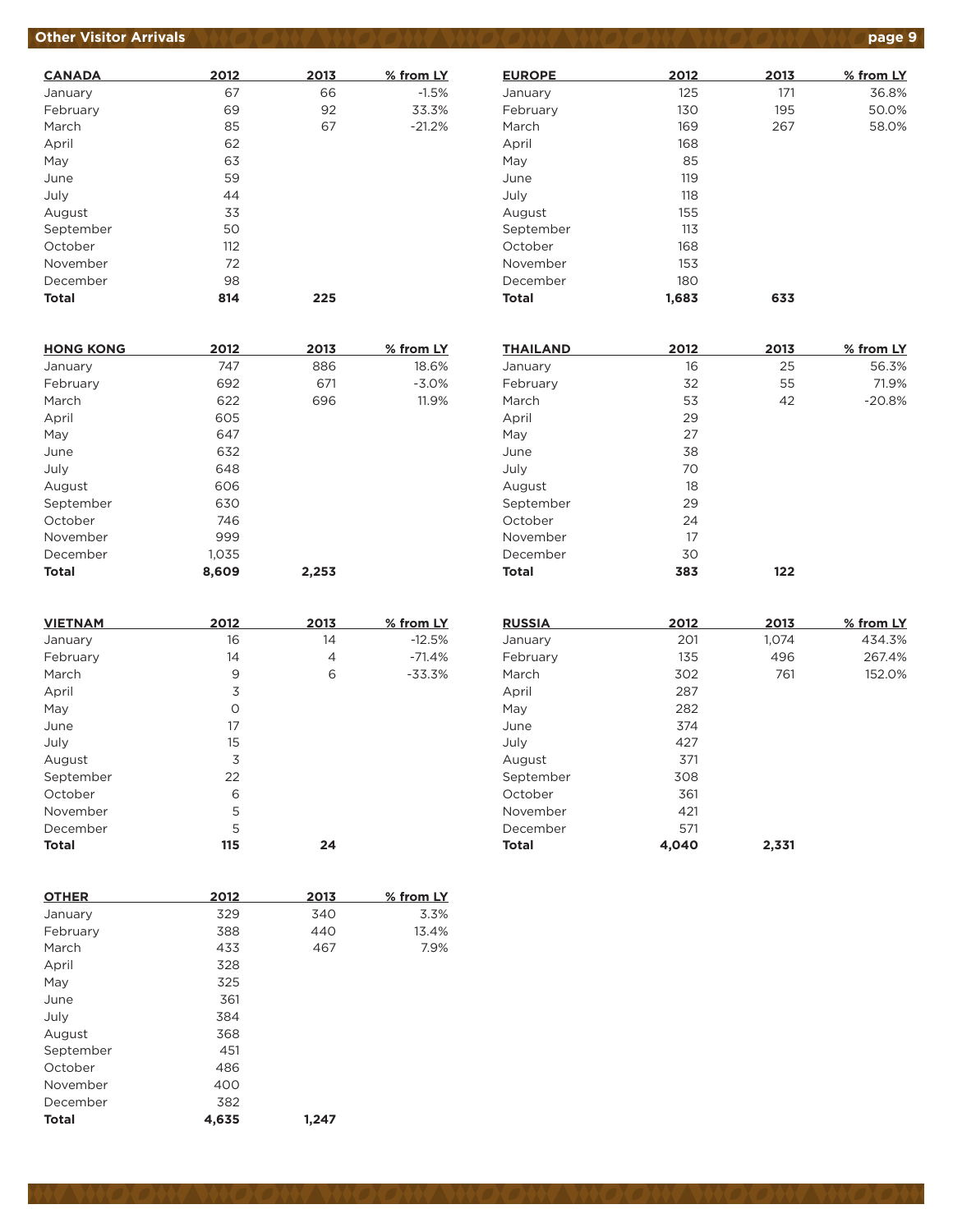#### **Monthly Visitor Arrivals, 2007-2013 poter 10 page 10 page 10 page 10 page 10 page 10 page 10 page 10**

**VISITOR ARRIVALS (AIR & SEA) 2007 2008 2009 2010 2011 2012 2013 % from LY** January 109,073 108,100 98,298 103,262 109,055 116,588 116,558 0.0% February 106,999 104,350 93,455 109,321 110,839 112,129 122,072 8.9% March 108,204 106,561 100,940 109,797 108,702 126,376 136,728 8.2% April 90,385 86,887 80,706 82,756 70,894 87,806 May 86,393 91,490 71,897 88,492 70,471 82,697 June 99,277 94,882 60,100 85,635 75,693 94,948 July 111,310 106,833 97,650 110,808 99,586 111,970 August 128,923 104,879 103,577 120,149 120,788 131,988 September 92,364 83,298 92,126 106,515 100,433 112,342 October 91,312 86,213 78,311 88,964 90,276 104,334 November 96,571 80,552 81,928 94,787 99,345 109,133 December 104,083 87,734 93,883 96,922 103,696 117,724 **Calendar Year Total 1,224,894 1,141,779 1,052,871 1,197,408 1,159,778 1,308,035 375,358 from LY 1.1% -6.8% -7.8% 13.7% -3.1% 12.8% Fiscal Year Total 1,223,290 1,179,246 1,053,248 1,170,857 1,147,134 1,270,161 706,549 % from LY 0.5% -3.6% -10.7% 11.2% -2.0% 10.7%**

|              |           | <b>AIR ARRIVALS</b> |           | <b>SEA ARRIVALS</b> |       |           |  |
|--------------|-----------|---------------------|-----------|---------------------|-------|-----------|--|
|              | 2012      | 2013                | % from LY | 2012                | 2013  | % from LY |  |
| January      | 116,136   | 116,094             | 0.0%      | 452                 | 464   | 2.7%      |  |
| February     | 112,115   | 121,824             | 8.7%      | 14                  | 248   | 1671.4%   |  |
| March        | 125,318   | 135,999             | 8.5%      | 1,058               | 729   | $-31.1%$  |  |
| April        | 87,470    |                     |           | 336                 |       |           |  |
| May          | 82,230    |                     |           | 467                 |       |           |  |
| June         | 94,920    |                     |           | 28                  |       |           |  |
| July         | 111,890   |                     |           | 80                  |       |           |  |
| August       | 131,952   |                     |           | 36                  |       |           |  |
| September    | 108,728   |                     |           | 3,614               |       |           |  |
| October      | 102,330   |                     |           | 2,004               |       |           |  |
| November     | 108,900   |                     |           | 233                 |       |           |  |
| December     | 116,652   |                     |           | 1,072               |       |           |  |
| <b>TOTAL</b> | 1,298,641 | 373,917             |           | 9,394               | 1,441 |           |  |

Source: Civilian air & sea and Armed Forces air arrivals. Customs & Agriculture Declaration Form, Customs & Quarantine Agency. Processed by the Guam Visitors Bureau. Armed Forces sea arrivals are compiled by the Navy Port Control until September 2008. Armed Forces sea arrivals by place of residence is not available. Monthly air and sea statistics illustrate Civilian and Armed Forces visitors. A detailed breakdown is available upon request. Note: r Revised, ppreliminary \*Does not include military sea arrivals.